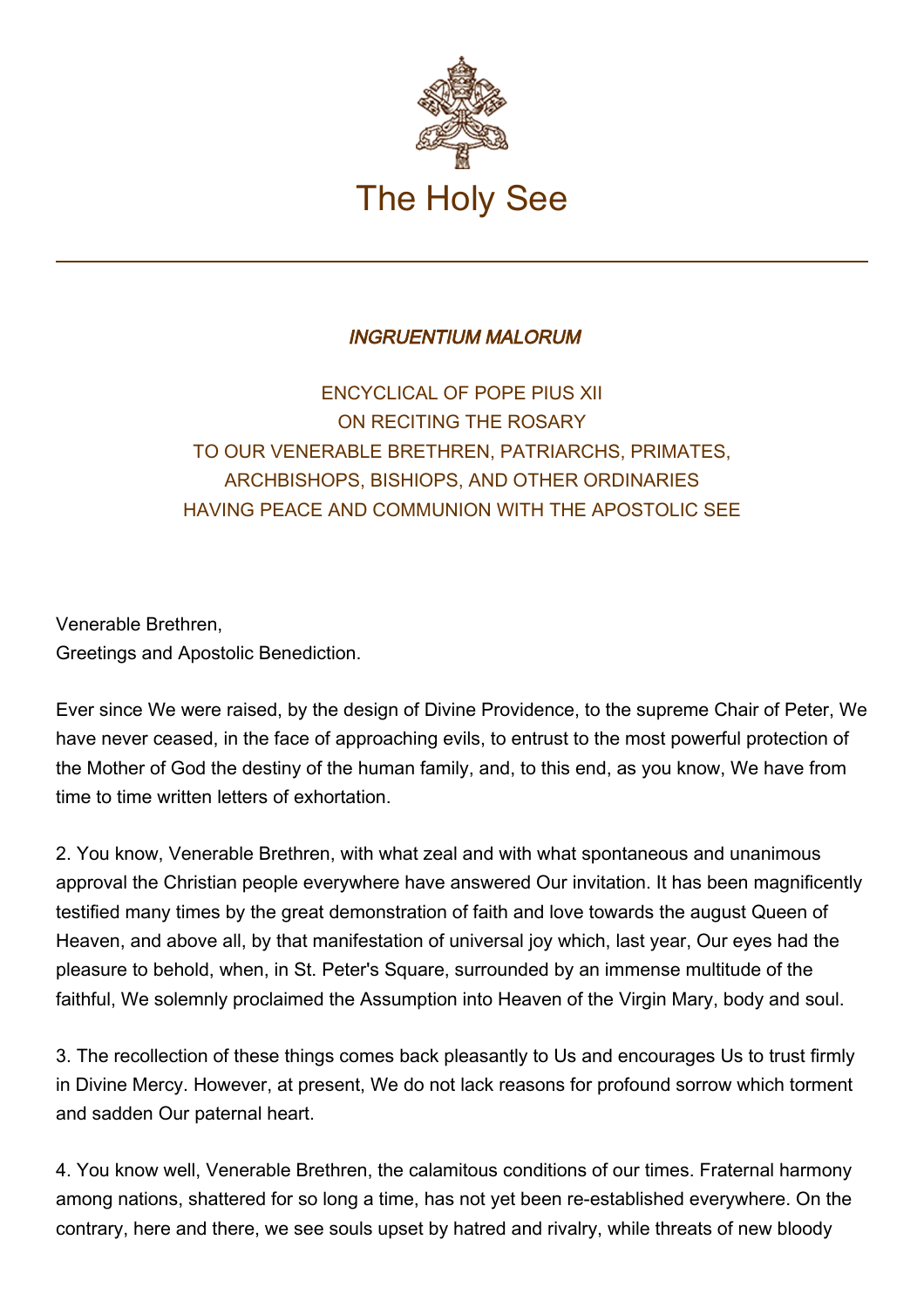conflicts still hover over the peoples. To this, one must add the violent storm of persecution, which in many parts of the world, has been unleashed against the Church, depriving it of its liberty, saddening it very cruelly with calumnies and miseries of all kinds, and making the blood of martyrs flow again and again.

5. To what and to how many snares are the souls of so many of Our sons submitted in those areas to make them reject the Faith of their fathers, and to make them break, most wretchedly, the bond of union which links them to this Apostolic See! Nor can We pass over in silence a new crime to which, with utmost sorrow, We want earnestly to draw not only your attention, but the attention of the clergy, of parents, and even of public authorities. We refer to the iniquitous campaign that the impious lead everywhere to harm the shining souls of children. Not even the age of innocence has been spared, for, alas, there are not lacking those who boldly dare to snatch from the mystical garden of the Church even the most beautiful flowers, which constitute the hope of religion and society. Considering this, one cannot be surprised if peoples groan under the weight of the Divine punishment, and live under the fear of even greater calamities.

6. However, consideration of a situation so pregnant with dangers must not depress your souls, Venerable Brethren. Instead, mindful of that Divine teaching: "Ask and it shall be given to you; seek and you shall find; knock, and it shall be opened to you" (Luke 11, 9), fly with greater confidence to the Mother of God. There, the Christian people have always sought chief refuge in the hour of danger, because "she has been constituted the cause of salvation for the whole human race" (St. Irenaeus).

7. Therefore, we look forward with joyful expectation and revived hope to the coming month of October, during which the faithful are accustomed to flock in larger numbers to the churches to raise their supplications to Mary by means of the Holy Rosary.

8. O Venerable Brethren, We desire that, this year, this prayer should be offered with such greater fervor of heart as is demanded by the increased urgency of the need. We well know the Rosary's powerful efficacy to obtain the maternal aid of the Virgin. By no means is there only one way to pray to obtain this aid. However, We consider the Holy Rosary the most convenient and most fruitful means, as is clearly suggested by the very origin of this practice, heavenly rather than human, and by its nature. What prayers are better adapted and more beautiful than the Lord's prayer and the angelic salutation, which are the flowers with which this mystical crown is formed? With meditation of the Sacred Mysteries added to the vocal prayers, there emerges another very great advantage, so that all, even the most simple and least educated, have in this a prompt and easy way to nourish and preserve their own faith.

9. And truly, from the frequent meditation on the Mysteries, the soul little by little and imperceptibly draws and absorbs the virtues they contain, and is wondrously enkindled with a longing for things immortal, and becomes strongly and easily impelled to follow the path which Christ Himself and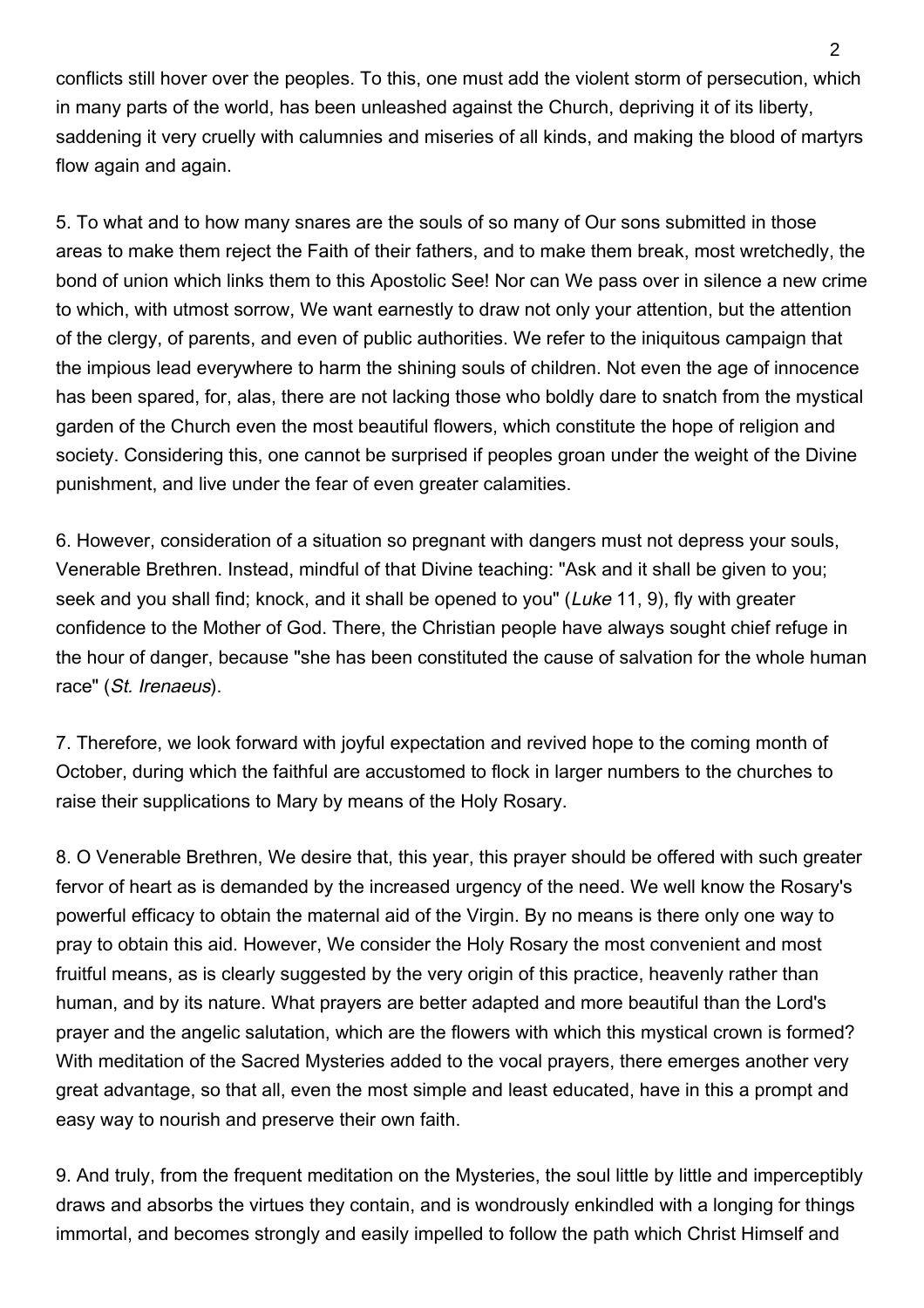His Mother have followed. The recitation of identical formulas repeated so many times, rather than rendering the prayer sterile and boring, has on the contrary the admirable quality of infusing confidence in him who prays and brings to bear a gentle compulsion on the motherly Heart of Mary.

10. Let it be your particular care, O Venerable Brethren, that the faithful, on the occasion of the coming month of October, should use this most fruitful form of prayer with the utmost possible zeal, and that it become always more esteemed and more diligently recited.

11. Through your efforts, the Christian people should be led to understand the dignity, the power, and the excellence of the Rosary.

12. But it is above all in the bosom of the family that We desire the custom of the Holy Rosary to be everywhere adopted, religiously preserved, and ever more intensely practiced. In vain is a remedy sought for the wavering fate of civil life, if the family, the principle and foundation of the human community, is not fashioned after the pattern of the Gospel.

13. To undertake such a difficult duty, We affirm that the custom of the family recitation of the Holy Rosary is a most efficacious means. What a sweet sight - most pleasing to God - when, at eventide, the Christian home resounds with the frequent repetition of praises in honor of the august Queen of Heaven! Then the Rosary, recited in common, assembles before the image of the Virgin, in an admirable union of hearts, the parents and their children, who come back from their daily work. It unites them piously with those absent and those dead. It links all more tightly in a sweet bond of love, with the most Holy Virgin, who, like a loving mother, in the circle of her children, will be there bestowing upon them an abundance of the gifts of concord and family peace.

14. Then the home of the Christian family, like that of Nazareth, will become an earthly abode of sanctity, and, so to speak, a sacred temple, where the Holy Rosary will not only be the particular prayer which every day rises to heaven in an odor of sweetness, but will also form the most efficacious school of Christian discipline and Christian virtue. This meditation on the Divine Mysteries of the Redemption will teach the adults to live, admiring daily the shining examples of Jesus and Mary, and to draw from these examples comfort in adversity, striving towards those heavenly treasures "where neither thief draws near, nor moth destroys" (Luke 12, 33). This meditation will bring to the knowledge of the little ones the main truths of the Christian Faith, making love for the Redeemer blossom almost spontaneously in their innocent hearts, while, seeing, their parents kneeling before the majesty of God, they will learn from their very early years how great before the throne of God is the value of prayers said in common.

15. We do not hesitate to affirm again publicly that We put great confidence in the Holy Rosary for the healing of evils which afflict our times. Not with force, not with arms, not with human power, but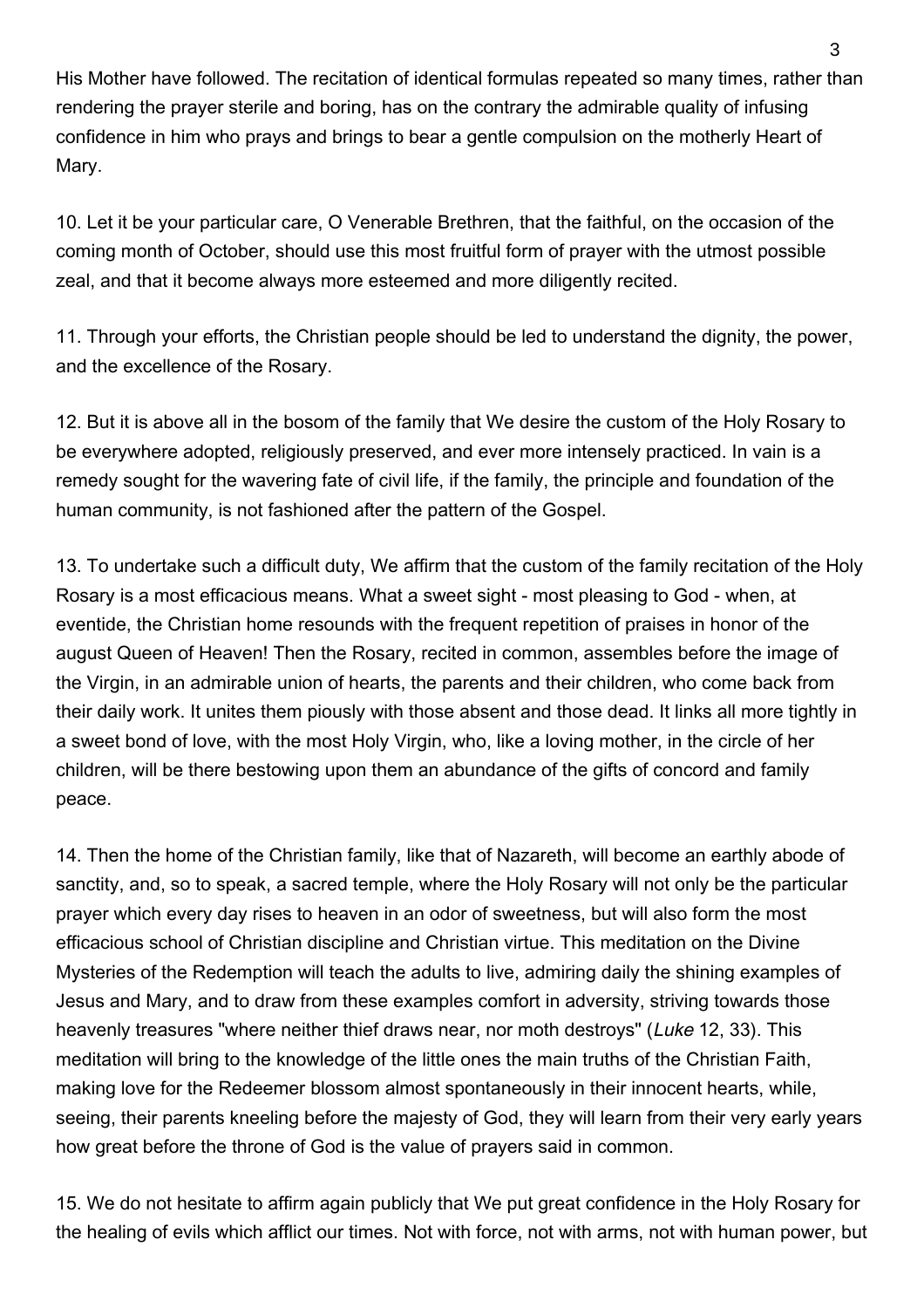with Divine help obtained through the means of this prayer, strong like David with his sling, the Church undaunted shall be able to confront the infernal enemy, repeating to him the words of the young shepherd: "Thou comest to me with a sword, and a spear, and with a shield; but I come to thee in the name of the Lord of Hosts, the God of armies . . . and all this assembly shall know that the Lord saveth not with sword and spear, for this is his battle, and he will deliver you into our hands" (I Kings 17, 45-47)

16. For this reason, We earnestly desire, Venerable Brethren, that all the faithful, following your example and your exhortation should respond solicitously to Our paternal exhortation, uniting their hearts and their voices with the same ardor of charity. If the evils and the assaults of the wicked increase, so likewise must the piety of all good people increase and become ever more vigorous. Let them strive to obtain from our most loving Mother, especially through this form of prayer, that better times may quickly return for the Church and society.

17. May the very powerful Mother of God, moved by the prayers of so many of her sons, obtain from her only Son - let us all beseech her - that those who have miserably wandered from the path of truth and virtue may, with new fervor, find it again; that hatred and rivalry, which are the sources of discord and every kind of mishap, may be put aside, and that a true, just, and genuine peace may shine again upon individuals, families, peoples, and nations. And, finally, may she obtain that, after the rights of the Church have been secured in accord with justice, its beneficent influence may penetrate without obstacle the hearts of men, the social classes, and the avenues of public life so as to join people among themselves in brotherhood and lead them to that prosperity which regulates, preserves, and coordinates the rights and duties of all without harming anyone and which daily makes for greater and greater mutual friendship and collaboration.

18. Venerable Brethren and beloved sons, while you entwine new flowers of supplication by reciting your Rosary, do not forget those who languish miserably in prison camps, jails, and concentration camps. There are among them, as you know, also Bishops dismissed from their Sees solely for having heroically defended the sacred rights of God and the Church. There are sons, fathers and mothers, wrested from their homes and compelled to lead unhappy lives far away in unknown lands and strange climates.

19. Just as We love them with a special charity and embrace them with the love of a father, so must you, with a brotherly love which the Christian religion nourishes and enkindles, join with Us before the altar of the Virgin Mother of God and recommend them to her motherly heart. She doubtlessly will, with exquisite sweetness, revive in their hearts the hope of eternal reward and, We firmly believe, will not fail to hasten the end of so much sorrow.

20. We do not doubt that you, O Venerable Brethren, with your usual burning zeal, will bring to the knowledge of your clergy and people these Our paternal exhortations in a way which will appear most appropriate to you.